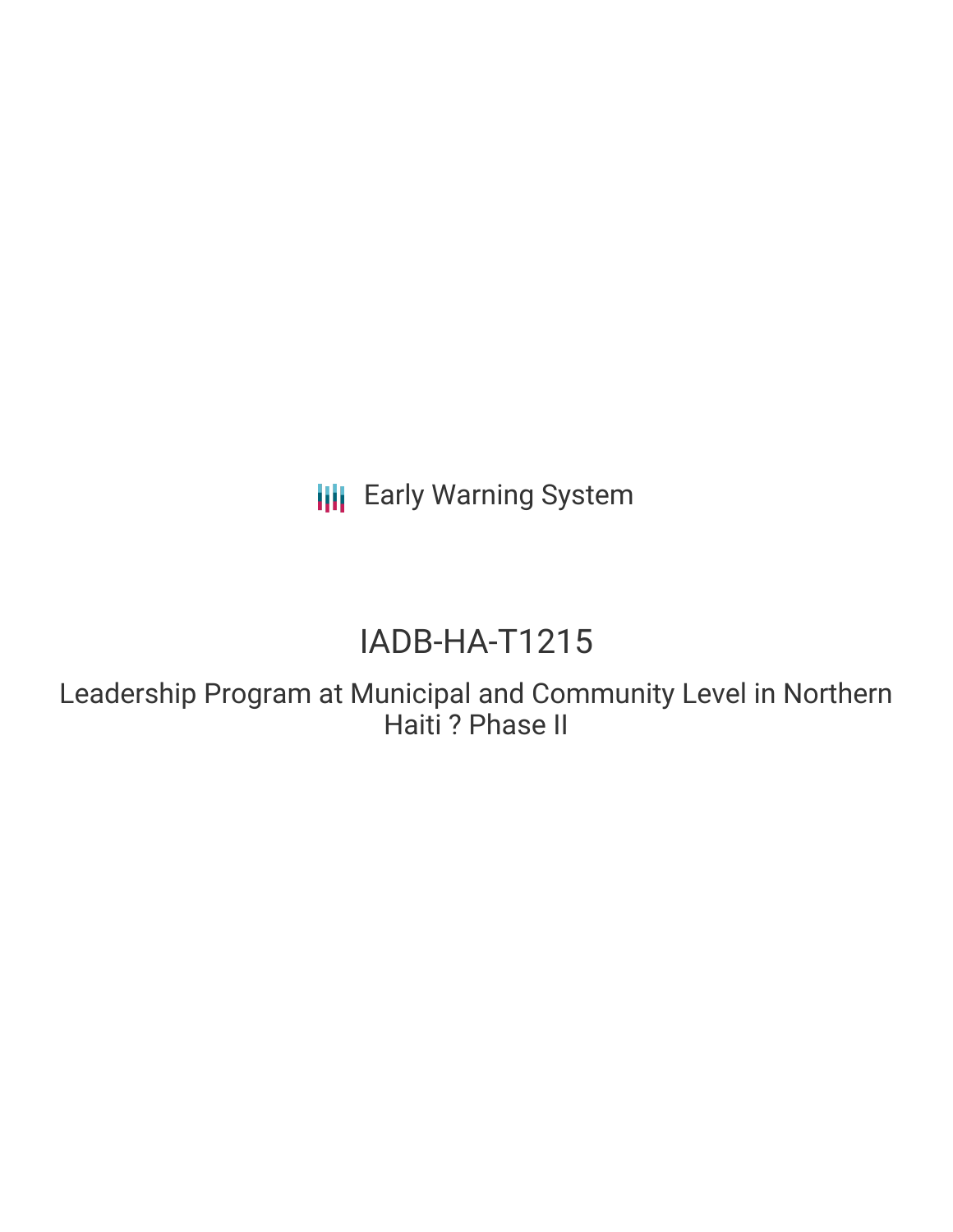



#### **Quick Facts**

| <b>Countries</b>               | Haiti                                  |
|--------------------------------|----------------------------------------|
| <b>Financial Institutions</b>  | Inter-American Development Bank (IADB) |
| <b>Status</b>                  | Active                                 |
| <b>Bank Risk Rating</b>        | C                                      |
| <b>Voting Date</b>             | 2016-10-17                             |
| <b>Investment Type(s)</b>      | Grant                                  |
| <b>Investment Amount (USD)</b> | $$0.55$ million                        |
| <b>Project Cost (USD)</b>      | $$0.57$ million                        |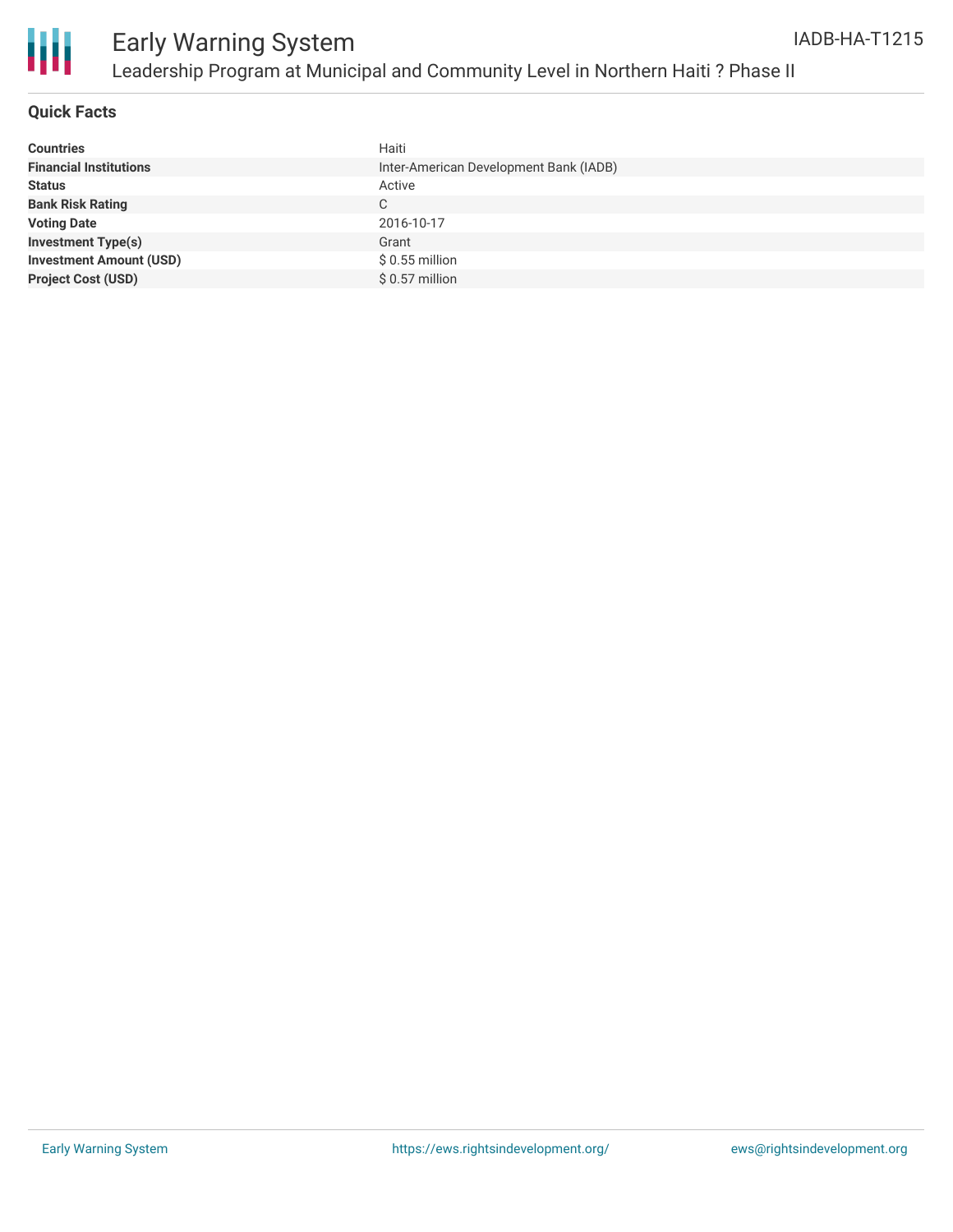

# Early Warning System Leadership Program at Municipal and Community Level in Northern Haiti ? Phase II

### **Project Description**

From the IDB: "The objective is to equip local government and civil society leaders with the skills and tools to plan, design and execute sustainable community-led initiatives for poverty alleviation and socioeconomic development."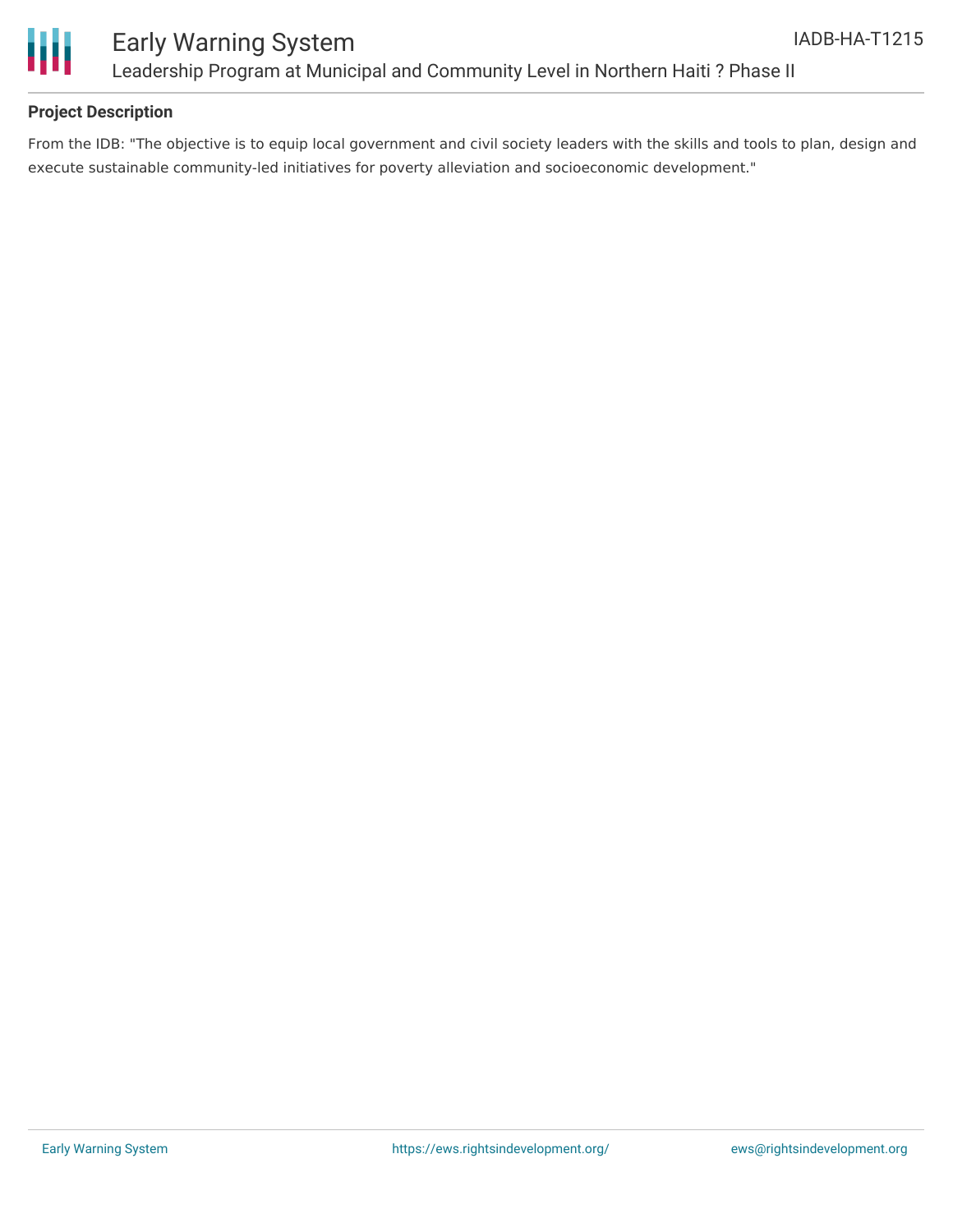

# Early Warning System Leadership Program at Municipal and Community Level in Northern Haiti ? Phase II

#### **Investment Description**

• Inter-American Development Bank (IADB)